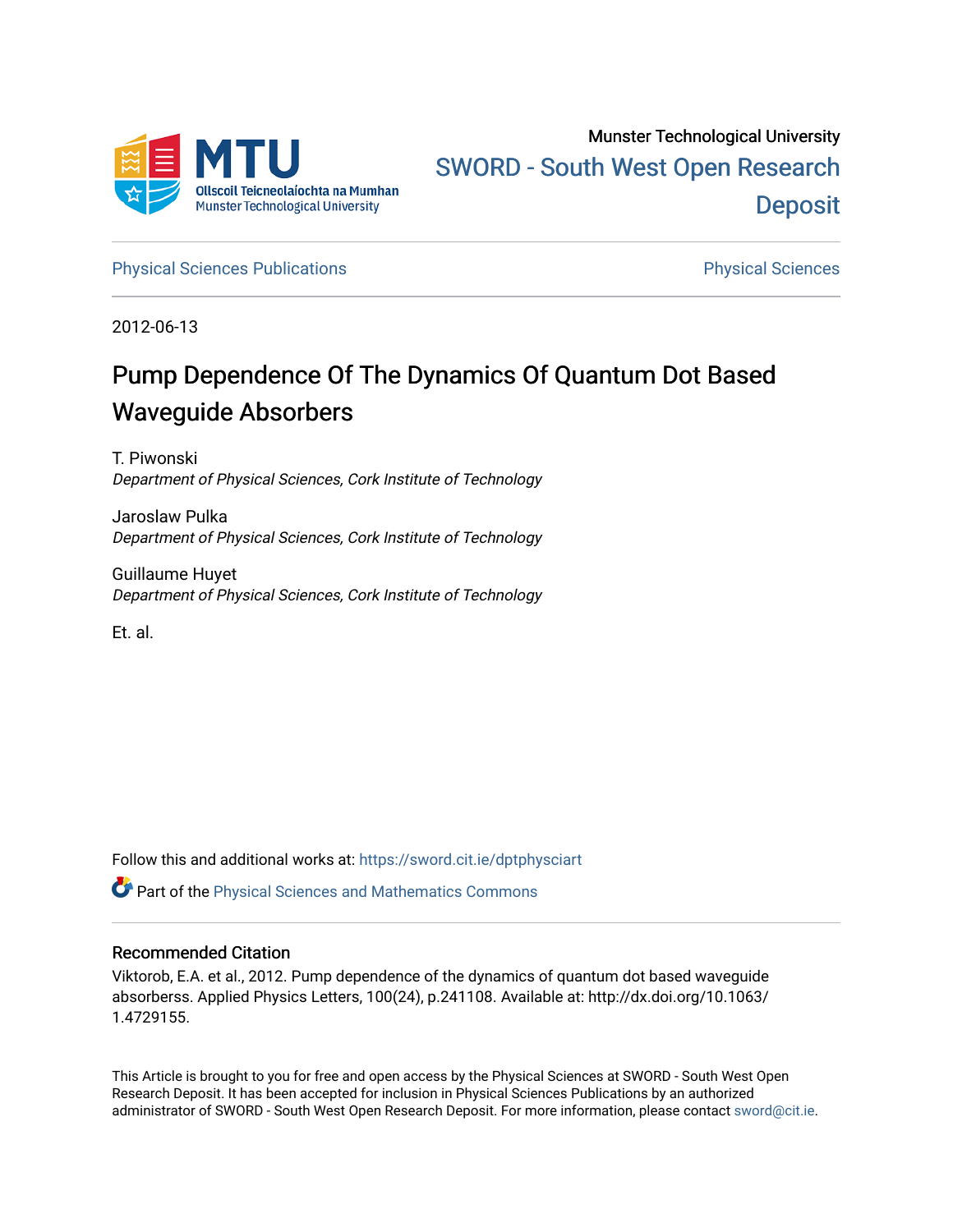# Pump dependence of the dynamics of quantum dot based waveguide absorbers

[Evgeny A. Viktorov](http://apl.aip.org/search?sortby=newestdate&q=&searchzone=2&searchtype=searchin&faceted=faceted&key=AIP_ALL&possible1=Evgeny A. Viktorov&possible1zone=author&alias=&displayid=AIP&ver=pdfcov), [Thomas Erneux](http://apl.aip.org/search?sortby=newestdate&q=&searchzone=2&searchtype=searchin&faceted=faceted&key=AIP_ALL&possible1=Thomas Erneux&possible1zone=author&alias=&displayid=AIP&ver=pdfcov), [Tomasz Piwonski,](http://apl.aip.org/search?sortby=newestdate&q=&searchzone=2&searchtype=searchin&faceted=faceted&key=AIP_ALL&possible1=Tomasz Piwonski&possible1zone=author&alias=&displayid=AIP&ver=pdfcov) [Jaroslaw Pulka,](http://apl.aip.org/search?sortby=newestdate&q=&searchzone=2&searchtype=searchin&faceted=faceted&key=AIP_ALL&possible1=Jaroslaw Pulka&possible1zone=author&alias=&displayid=AIP&ver=pdfcov) [Guillaume Huyet](http://apl.aip.org/search?sortby=newestdate&q=&searchzone=2&searchtype=searchin&faceted=faceted&key=AIP_ALL&possible1=Guillaume Huyet&possible1zone=author&alias=&displayid=AIP&ver=pdfcov) et al.

Citation: [Appl. Phys. Lett. 1](http://apl.aip.org/?ver=pdfcov)00, 241108 (2012); doi: 10.1063/1.4729155 View online: [http://dx.doi.org/10.1063/1.4729155](http://link.aip.org/link/doi/10.1063/1.4729155?ver=pdfcov) View Table of Contents: [http://apl.aip.org/resource/1/APPLAB/v100/i24](http://apl.aip.org/resource/1/APPLAB/v100/i24?ver=pdfcov) Published by the [American Institute of Physics.](http://www.aip.org/?ver=pdfcov)

**Applied Physics** 

Letters

#### Related Articles

Experimental demonstration of ultra-compact directional couplers based on silicon hybrid plasmonic waveguides [Appl. Phys. Lett. 100, 241105 \(2012\)](http://link.aip.org/link/doi/10.1063/1.4729018?ver=pdfcov)

Realizing almost perfect bending waveguides with anisotropic epsilon-near-zero metamaterials [Appl. Phys. Lett. 100, 221903 \(2012\)](http://link.aip.org/link/doi/10.1063/1.4723844?ver=pdfcov)

Photonic crystal tunable slow light device integrated with multi-heaters [Appl. Phys. Lett. 100, 221110 \(2012\)](http://link.aip.org/link/doi/10.1063/1.4724191?ver=pdfcov)

Control of tensile strain in germanium waveguides through silicon nitride layers [Appl. Phys. Lett. 100, 201104 \(2012\)](http://link.aip.org/link/doi/10.1063/1.4718525?ver=pdfcov)

Thickness dependence of the amplified spontaneous emission threshold and operational stability in poly(9,9 dioctylfluorene) active waveguides [J. Appl. Phys. 111, 093109 \(2012\)](http://link.aip.org/link/doi/10.1063/1.4711993?ver=pdfcov)

#### Additional information on Appl. Phys. Lett.

Journal Homepage: [http://apl.aip.org/](http://apl.aip.org/?ver=pdfcov) Journal Information: [http://apl.aip.org/about/about\\_the\\_journal](http://apl.aip.org/about/about_the_journal?ver=pdfcov) Top downloads: [http://apl.aip.org/features/most\\_downloaded](http://apl.aip.org/features/most_downloaded?ver=pdfcov) Information for Authors: [http://apl.aip.org/authors](http://apl.aip.org/authors?ver=pdfcov)

### **ADVERTISEMENT**

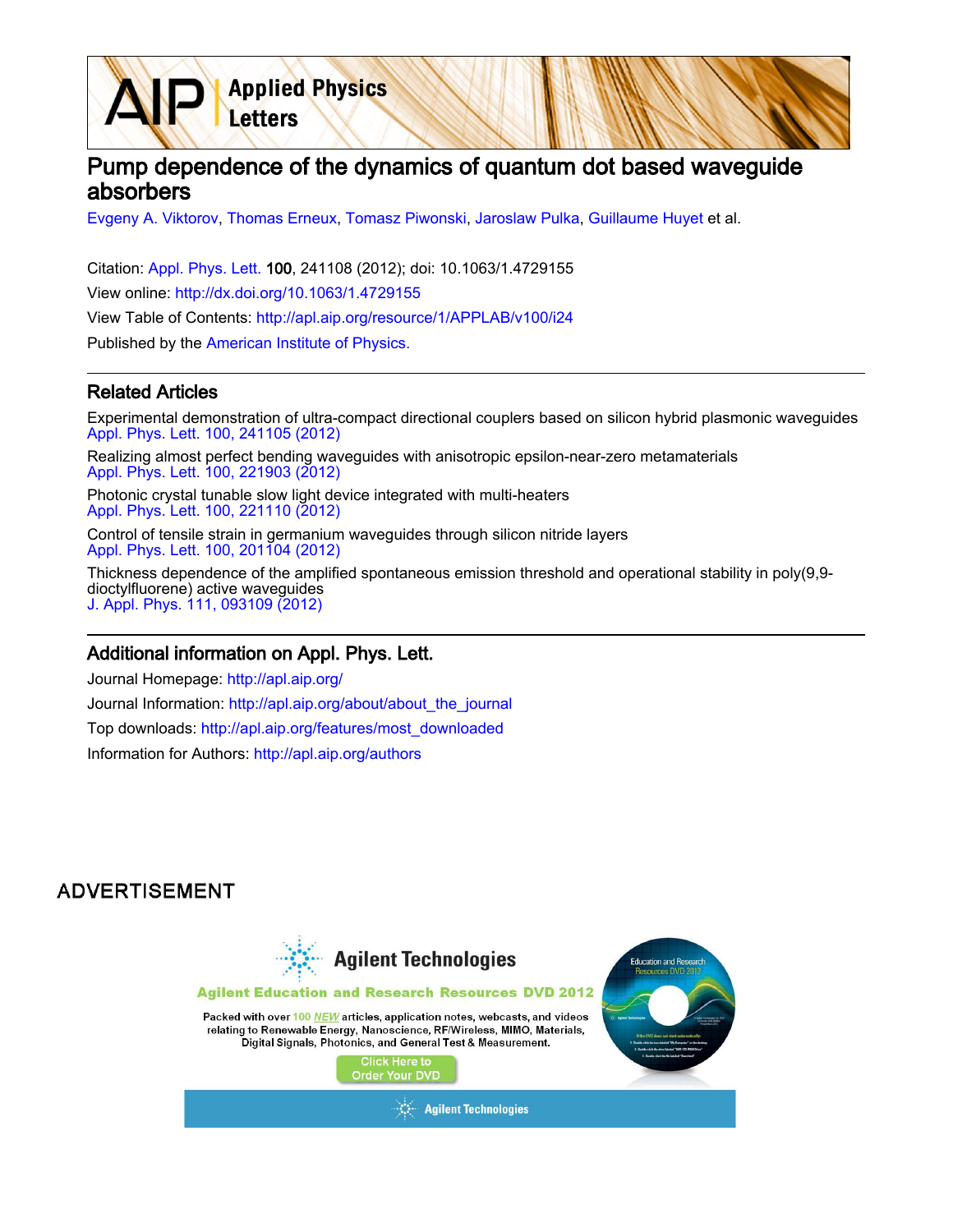## <span id="page-2-0"></span>[Pump dependence of the dynamics of quantum dot based](http://dx.doi.org/10.1063/1.4729155) [waveguide absorbers](http://dx.doi.org/10.1063/1.4729155)

Evgeny A. Viktorov,<sup>1</sup> Thomas Erneux,<sup>1</sup> Tomasz Piwonski,<sup>2</sup> Jaroslaw Pulka,<sup>2</sup> Guillaume Huyet, $2$  and John Houlihan $3$ <sup>1</sup>Universite Libre de Bruxelles, Optique Nonlineaire Theorique, Campus Plaine, Code Postal 231, 1050 Bruxelles, Belgium  $^2$ Tyndall National Institute, Cork, Ireland, and Department of Applied Physics, Cork Institute of Technology, Ireland  $^3$ Department of Computing, Maths and Physics, Waterford Institute of Technology, Waterford, Ireland

(Received 3 May 2012; accepted 26 May 2012; published online 13 June 2012)

The nonlinear two stage recovery of quantum dot based reverse-biased waveguide absorbers is investigated experimentally and analytically as a function of the initial ground state occupation probability of the dot. The latter is controlled experimentally by the pump pulse power. The slow stage of the recovery is exponential and its basic timescale is independent of pump power. The fast stage of the recovery is a logistic function which we analyze in detail. The relative strength of slow to fast components is highlighted and the importance of higher order absorption processes at the highest pump level is demonstrated.  $\odot$  2012 American Institute of Physics. [\[http://dx.doi.org/10.1063/1.4729155\]](http://dx.doi.org/10.1063/1.4729155)

The performance of high speed electro-optical devices is strongly influenced by the properties of their constituent materials. For many of these devices, a semiconductor saturable absorber is the most important element and the recovery time of the absorption usually determines the properties of the resulting ultrafast pulse train, e.g., in monolithic twosection semiconductor lasers and passively modelocked fiber lasers with semiconductor saturable absorber mirrors  $(SESAMS).<sup>1,2</sup>$  $(SESAMS).<sup>1,2</sup>$  $(SESAMS).<sup>1,2</sup>$  $(SESAMS).<sup>1,2</sup>$  $(SESAMS).<sup>1,2</sup>$  While the role of the saturable absorber in monolithic devices is relatively well understood, recent studies of SESAMs reveal a more complicated picture. It was shown that a two stage recovery of SESAMs is beneficial for a harmonic passively mode-locked soliton laser. The fast recovery stage influences the pulse width and the slow stage determines the start-up of modelocked opera-tion.<sup>[3](#page-5-0)</sup> Experimentally, the slow component was recently found to play a dominant role in laser soliton bunch forma-tion.<sup>[4](#page-5-0)</sup> The two stage recovery is an important property of quantum dot (QD) based semiconductor materials. Specifically, it consists of a fast decrease of the occupation probability of a dot at the ground state followed by a slow exponential decrease. SESAMs using QD absorbers show better design flexibility to control the saturation fluence and the relative modulation depth. $5$  The role of intradot relaxations in the formation of a two stage recovery in QD absorbers has been experimentally clarified $6,7$  and described using a rate equation approach.<sup>[8](#page-5-0)</sup>

The dependence of the absorber timescales with respect to the initial QD population is an important issue for such devices. In forward bias, a dependence of these timescales on the initial population of the dots has been outlined both theoretically<sup>[9](#page-5-0)</sup> and illustrated experimentally<sup>[10](#page-5-0)</sup> where the gain recovery dynamics was faster after optical QD depletion by a prepump pulse. In this letter, we investigate the reversedbiased situation both theoretically, by analyzing a rate equation model, and experimentally, by using time-resolved pump probe spectroscopy. We also find a dramatic change of the unbiased absorber's recovery for higher pump pulse powers and relate this effect to higher order absorption processes.

The model for the QD absorber carrier dynamics has been examined analytically in Ref. [8](#page-5-0) where the carrier dynamics are described by occupational probabilities  $\rho_{\varrho}$  and  $\rho_{e}$ of the ground state (GS) and the first excited state (ES) of a dot, respectively. The model accounts for a phonon-assisted interaction between these states, limited by Pauli blocking factors  $(1 - \rho_{g,e})$ .

The speed of the intradot interaction is determined by the ES to GS carrier capture rate  $\tau_{cap}^{-1}$  and GS to ES carrier escape rate  $\tau_{esc}^{-1}$ . The model assumes that reverse bias (RB) conditions preclude capture of carriers from the barrier or wetting layer and that escape from the ES to the wetting layer can be described by a linear term  $\tau_w^{-1} \rho_e$ , which strongly depends on the RB.

The parameters  $\tau_{cap}$ ,  $\tau_{esc}$ , and  $\tau_w$  determine the timedependent recovery of the QD absorber, which consists of a fast stage or initial layer ( $\Delta t \sim \tau_{cap}$ ) followed by a slow  $(>\tau_w)$  almost exponential decay. In a pump probe comparison, the initial condition  $\rho_g(0) = \rho_0 \leq 1$  depends on the pump pulse power. We also assume that there are no free carriers in the ES initially,  $\rho_e(0) = 0$ . To consider the effect of initial condition  $\rho_0$  (pump power in the experiment) on the two-stage recovery of the dot, it is useful to examine the fast stage (time scale  $\tau_f$ ) and the slow stage (time scale  $\tau_s$ ) separately.

As outlined in Ref. [8](#page-5-0), the exponential form of the slow recovery stage can be written as  $\rho_g(t) \sim \exp(-t/\tau_s)$  where recovery stage can be written as  $\rho_g(t) \sim \exp(-t/\tau_s)$  where  $\tau_s \equiv \tau_w \left(1 + \frac{\tau_{esc}}{2\tau_{cap}}\right)$ . The time scale  $\tau_s$  does not depend on initial condition  $\rho_0$  and so it will remain constant under changes of the pump power.

The fast recovery time  $\tau_f$  does not depend on  $\tau_w$ , in the first approximation but depends on the intradot transition properties as well as the initial occupational probability  $\rho_0$ .<sup>[8](#page-5-0)</sup> It can be written as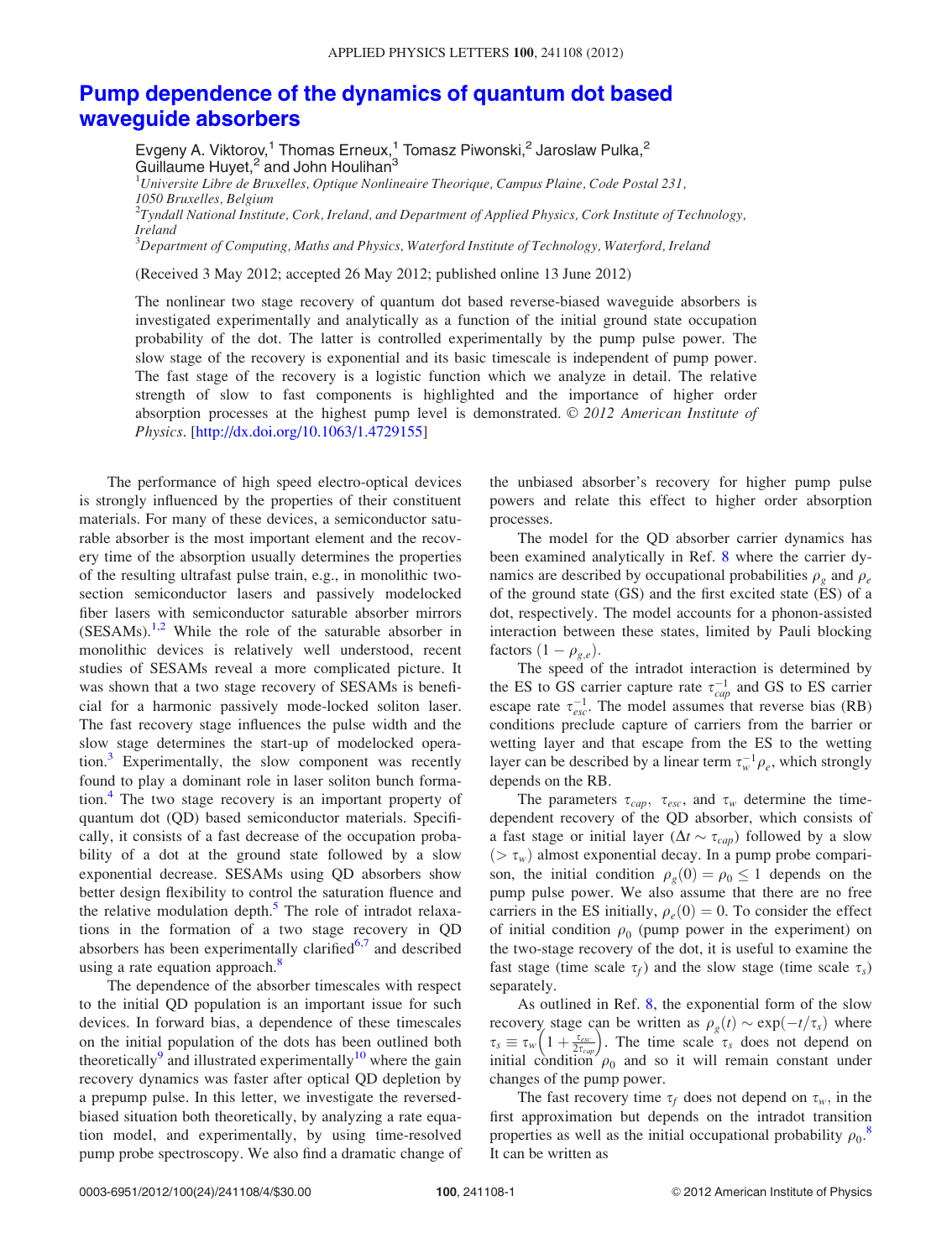<span id="page-3-0"></span>

$$
\rho_g(t) = \rho_0 - 2 \frac{\rho_+(1 - \exp(-t/\tau_f))}{1 - \rho_+/\rho_- \exp(-t/\tau_f)}
$$
(1)

and is a logistic function of t starting at  $\rho = \rho_0$  and saturating at  $\rho_0 - 2\rho_+ < \rho_0$ . The fast time scale is defined by  $\tau_f \equiv \tau_{cap}/\alpha$ , where  $\alpha$  and  $\rho_{\pm}$  are given by

$$
\alpha \equiv \sqrt{\left[1 - \rho_0 + \varepsilon (2 + \rho_0)\right]^2 + 8(1 - \varepsilon)\varepsilon \rho_0},\tag{2}
$$

$$
\rho_{\pm} \equiv \frac{1}{4(1 - \varepsilon)} [-(1 - \rho_0 + \varepsilon(2 + \rho_0)) \pm \alpha] \tag{3}
$$

and

$$
\varepsilon \equiv \tau_{cap}/\tau_{esc} \ll 1. \tag{4}
$$

The fast recovery depend on the three parameters  $\tau_{cap}$ ,  $\varepsilon$ , and  $\rho_0$  and the direct fitting of the nonlinear solution [\(1\)](#page-2-0) with experimental data is delicate. To simplify our comparison, we consider two limiting cases of the parameter  $\rho_0$ . Our goal is to relate  $\tau_f$  to the decay time obtained by exponential fitting of the data. Specifically, we examine the limits  $\rho_0 \rightarrow 0$  and  $\rho_0 \rightarrow 1$  corresponding to low pump and high pump powers, respectively.

In the low pump limit, we scale  $\rho_0$  as  $\rho_0 = \delta x$  where  $\delta$ is defined as a small parameter  $(x = O(1))$  and note from Eq. (3) with  $\epsilon = O(\delta)$  that  $\rho_+$  is  $O(\delta^2)$  small while  $\rho_-$  is  $O(1)$  $O(1)$  large. Assuming  $t/\tau_f = O(1)$ , Eq. (1) then simplifies as  $\rho_g - \rho_0 \simeq 2\rho_+ \exp(-t/\tau_f)$  where  $\tau_f \simeq \tau_{cap}/(1+4\varepsilon-2\rho_0)$ . We conclude that for low initial populations (or pump powers), the fast recovery time scale  $\tau_f$  increases with the initial population (pump power).

In the high pump limit, we introduce  $\rho_0 = 1 - \delta x$  where  $\delta$  is defined as a small parameter  $(x = O(1))$  and note from Eq. (3) that  $\rho_+/\rho_- = -1 + O(\delta^{1/2})$ . Assuming  $t/\tau_f = O(1)$ , Eq. [\(1\)](#page-2-0) now simplifies as

$$
\rho_g - 1 \simeq \sqrt{2\varepsilon} \tanh(-t/(2\tau_f)), \tag{5}
$$

where  $\tau_f \simeq \tau_{cap}/\sqrt{8\epsilon}$ . The solution (5) is independent of the initial condition  $\rho_0$ , in the first approximation.<sup>[11](#page-5-0)</sup> The short and long time behaviors of Eq. (5) are  $\rho_g - 1 = -\sqrt{\varepsilon/2}$ and long time behaviors of Eq. (5) are  $\rho_g - 1 = -\sqrt{\varepsilon/2}$ <br>  $(1 - \exp(-t/\tau_f))$  and  $\rho_g - 1 = -\sqrt{2\varepsilon}(1 - 2\exp(-t/\tau_f)),$ respectively, and so the time evolution of Eq. (5) for small and large times is determined by the same exponential function  $\exp(-t/\tau_f)$ . In summary, we conclude that the fast recovery time increases for low initial populations and will show much less population dependence at higher powers.

An important property of an absorber needed for its design is the ratio of the slow to fast recovery stages  $\Delta R_{slow}/\Delta R_{fast}$ , where  $\Delta R_{slow}$  (or  $\Delta R_{fast}$ ) represents the change in GS occupancy that occurs over the slow (or fast) regime of the dynamics. From Ref. [8,](#page-5-0) we have  $\Delta R_{slow}/\Delta R_{fast} = \frac{\rho_0}{2\rho_+} - 1$  and this ratio is independent of the RB as confirmed experimentally in Ref. [14.](#page-5-0) In the limit of small pump pulse power,  $\rho_0$  is  $O(\delta)$  small and  $\rho_+$  is  $O(\delta^2)$  small meaning that  $\Delta R_{slow}/\Delta R_{fast} \gg 1$ . In the limit of high pump pulse power  $\rho_0 \rightarrow 1$ , and  $\Delta R_{slow}/\Delta R_{fast} = 1/$  $\sqrt{2\tau_{cap}/\tau_{esc}}$  - 1 which is less than unity if  $\tau_{cap}/\tau_{esc} \approx 0.2$ . As a result, higher pump powers lead to a reduction of the ratio of slow to fast components.

To summarize, the model predicts no power dependence for the slow stage of the recovery timescale, a complicated power dependence for the fast stage, and a reduction in the



FIG. 1. Measured absorption spectra (i) and GS dynamics for 0 V, (ii) 3 V, (iii) 6 V, (iv) 9 V, (v) and 12 V (vi) at 1300 nm. Panels (ii)–(vi) contain data at pump levels (from bottom to top) of 0.05 mW, 0.2 mW, 1 mW, and 5 mW and the fast/slow time exponential fits are shown in red/green.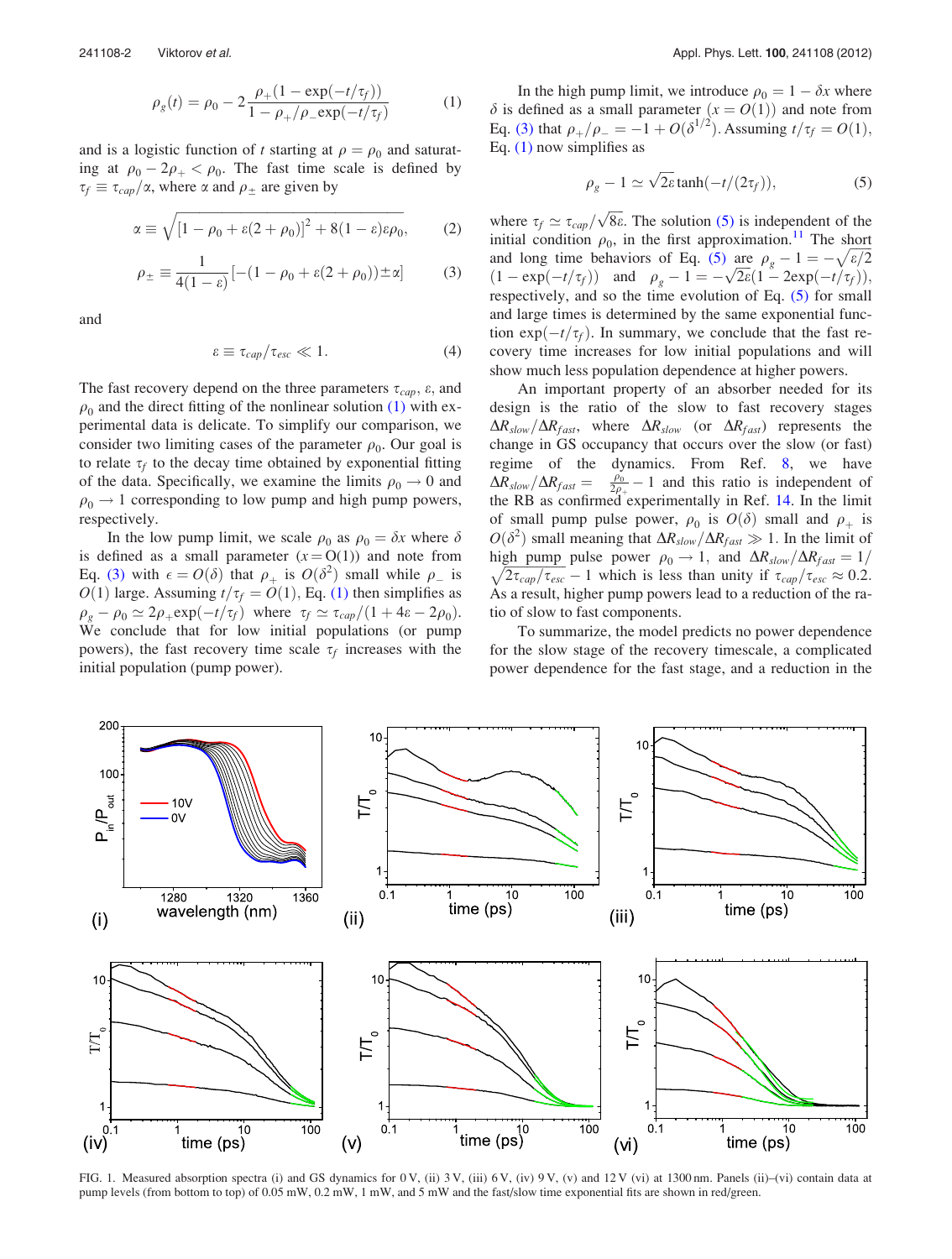

FIG. 2. Slow (i) and fast (ii) times extracted from single exponential fits as shown on Figure [1.](#page-3-0) Panel (iii) contains the modulation strength as a function of pump power and voltage.

ratio of slow to fast components with increasing pump power.

In order to test these predictions, heterodyne pump probe spectroscopy<sup>[15](#page-5-0)</sup> was carried out on a QD sample as function of pump power and RB. The QD waveguide absorber was a 1 mm long, ridge waveguide device with tilted, anti-reflection coated facets. It was fabricated from material that included 10 stacks of InAs based quantum dots, grown by Innolume GmbH. The absorption spectrum of the structure is shown on Figure  $1(i)$  as a function of RB and exhibits the usual Stark red-shift and changes in absorption due to varying spatial separation of electron and hole wavefunctions (see Ref. [16](#page-5-0) for explanation of a similar structure).

To track the GS dynamics, 20 nm bandwidth pulses at 1300 nm of about 360 fs duration were obtained from an optical parametric oscillator and split into three beams: reference, pump, and probe. After propagation through the waveguide absorber with suitable delays, the frequency shifted probe and reference beams were overlapped on a detector and the amplitude of the difference frequency was detected using a high frequency lock-in amplifier. Panels (ii)–(vi) on Figure [1](#page-3-0) display the differential transmission of the device at various pump powers and RB voltages together with corresponding fits to extract the fast and slow timescales. Single exponential fitting was performed between 0.8 ps and 2 ps in order to extract the fast time component of the signal and at the trailing end of the signal to extract the slow component. The particular interval for fitting the fast time was varied and the range chosen to avoid pump dependent features not captured in the theory but discussed later in the text.

The extracted slow and fast timescales as a function of pump power and reverse bias are shown in Figure 2. Physically, the slow time has been connected with thermalization from the dot into the WL/barrier and has been shown to depend exponentially on the RB voltage.<sup>[6](#page-5-0),[7](#page-5-0)</sup> The variation of the slow time with pump level can be seen on panel (i) for each RB voltage. The long time appears insensitive to the pump level as predicted by the previous analysis. Different behavior at 0 V is not unexpected as carrier recapture from the WL/barrier may be possible in the absence of a RB voltage to sweep out photogenerated carriers. This process was neglected in the analysis and may modify the trend. Nonetheless, at higher RB voltages the long time behavior with pump is consistent with prediction.

Panel (ii) contains the extracted fast time as a function of pump level and reverse voltage. The data is somewhat scattered and a clear trend with pump power is difficult to discern. Fitting of the data over different time intervals results in a similar behavior. There does appear to be shortening of the timescale at the highest pump power level, however, we associate this regime with the onset of additional higher order absorption process that are not considered in the model. Higher order processes such as two-photon absorption have recently been reported as a significant feature of the dynamics of quantum dash based devices. $12,13$ 

The impact of such absorption processes can be seen in the anomalous increase in the transmission, clearly visible at  $0 \text{ V}$  around  $10 \text{ ps}$  at the highest pump level (Figure 1(ii)). This anomalous increase in the transmission is linked to carrier capture to the dot from the WL/barrier that was mentioned previously. This effect is particularly noticeable at high pump levels due to the additional carriers present in WL/barrier states due to higher order processes such as twophoton or bound to continuum absorption. A similar signature is present in the 3 V RB case for the highest pump, albeit at a much reduced level due to increased sweepout of carriers. Due to further increased sweepout at increased RB voltage this feature is no longer noticeable. An additional signature of the onset of nonlinear absorption is present for each RB voltage at the highest pump over 100-200 fs where the differential transmission displays a small anomalous increase. This increase is an indication of the presence of pump dependent absorption of the probe (e.g., two photon absorption) that reduces as the temporal overlap between pump and probe pulses decreases.

In order to evaluate the relative strength of the slow to fast components, the data was fitted to a biexponential function. As a consequence, the anomalous carrier capture feature that occurs at around 10 ps will be incorporated into the fitting and since it is so strong at the highest pump at  $0<sup>V</sup>$ , this trace is not used. We do not expect this feature to have a large effect on the ratio for the other traces. The results of this calculation are shown in Figure  $2(iii)$ , where the corresponding times are similar to those obtained using single exponential fitting. The trend to a lower ratio with increased pump is evident for each voltage level and is very similar for each voltage level with the exception of 12 V where the trend is stronger, possibly due to the dominance of tunnelling proc-esses at such increased voltage levels.<sup>[6,7](#page-5-0)</sup>